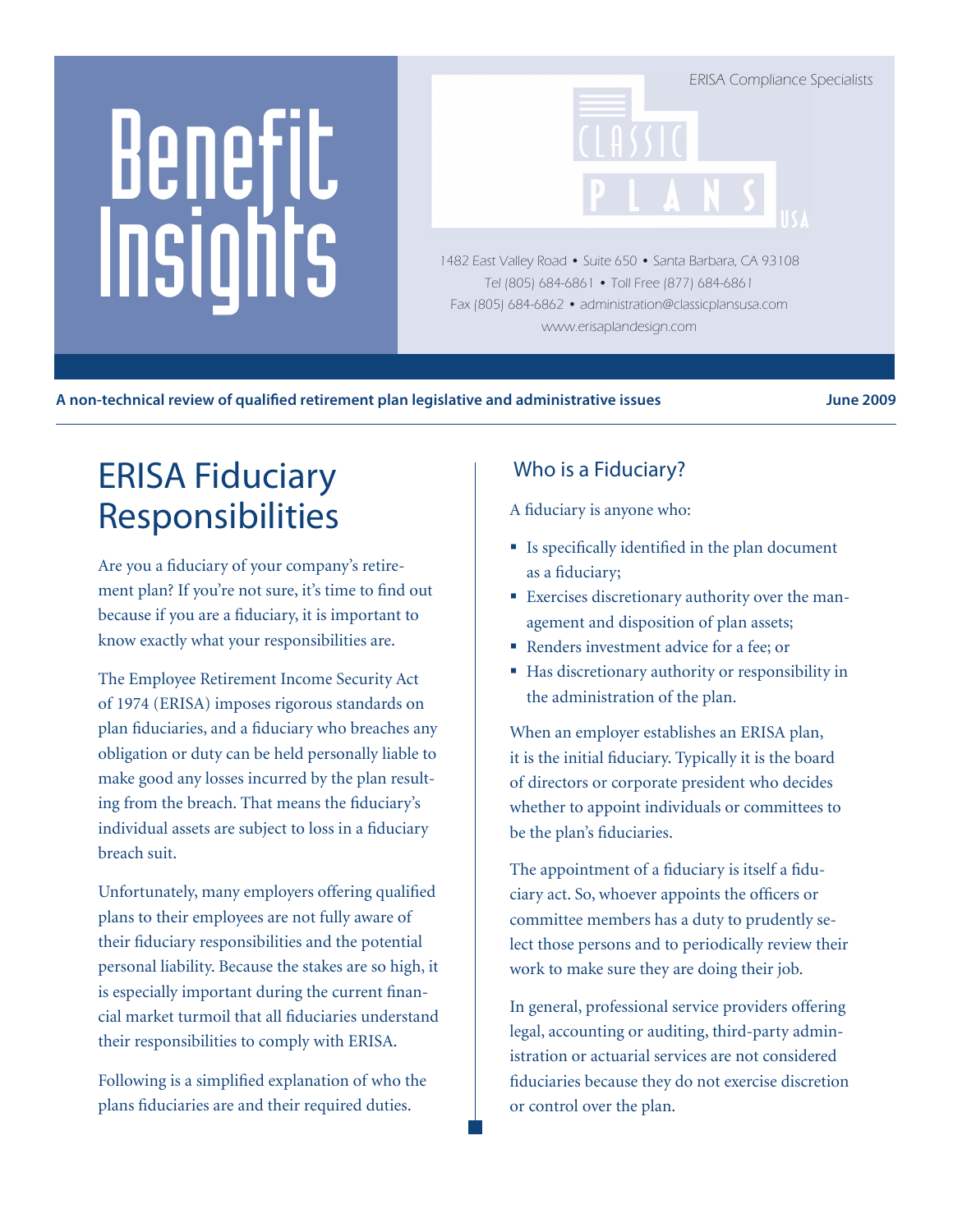# Fiduciary Duties

The primary duty of all ERISA fiduciaries is to act solely in the interest of plan participants and beneficiaries and with the exclusive purpose of providing benefits to them. Other duties include:

- Selecting and monitoring any service providers to the plan;
- Selecting and monitoring the plan's investments;
- Paying only reasonable plan expenses;
- Following the plan documents (unless inconsistent with ERISA);
- Making sure participants receive the information required by ERISA; and
- Filing the necessary government reports.

ERISA prohibits fiduciaries from engaging in a variety of transactions that are inherently tainted by conflicts of interest (referred to as "prohibited transactions"). Specifically, a fiduciary may not engage in transactions with the plan in which he uses plan assets for his own interest, acts for a party whose interests are adverse to the plan or plan participants or receives compensation from a party dealing with the plan.

Fiduciaries can be held responsible for the actions of co-fiduciaries if they knowingly participate in another fiduciary's breach, conceal the breach or fail to take steps to remedy such breach. For example, a fiduciary with knowledge of a breach by another fiduciary must take action to correct it or he will also be held liable for the breach.

# Selecting and Monitoring Service **Providers**

Plan fiduciaries must carry out their duties with the care, skill, prudence and diligence of a prudent person familiar with the matter and acting under similar circumstances. Competent outside advisors can be engaged who possess the expertise and experience in performing the required duties such as third-party administrators. However, the

plan fiduciary's obligations do not end with the selection of a competent service provider because ERISA imposes an ongoing duty to monitor the provider with reasonable diligence.

A formal review process should be established and followed at reasonable intervals to monitor the provider's performance. Details of these periodic reviews should be documented in writing.

# Selecting and Monitoring of **Investments**

ERISA imposes the requirement that plan fiduciaries invest the assets of a qualified retirement plan in a prudent manner with proper diversification to minimize the risk of substantial loss.

If a fiduciary does not have the necessary investment expertise, an outside trustee or investment manager should be hired to explicitly take on this responsibility. However, fiduciaries must exercise prudence in selecting an appropriate investment manager and have a responsibility to review performance as well as the fees associated with the investments on an ongoing basis.

Establishing prudent and diligent written investment policies solely in the interest of participants and beneficiaries can significantly reduce exposure to fiduciary liability.

#### Investment Policy Statement

An Investment Policy Statement (IPS) is a written document that provides the plan fiduciaries responsible for plan investments with guidelines for selecting, reviewing and changing the plan's investments. Although ERISA does not specifically require an IPS, it is one of the first things that the Department of Labor will ask to see when it audits a plan and will want proof that it was followed.

The IPS is essential in providing the framework for selection of appropriate investments or, in the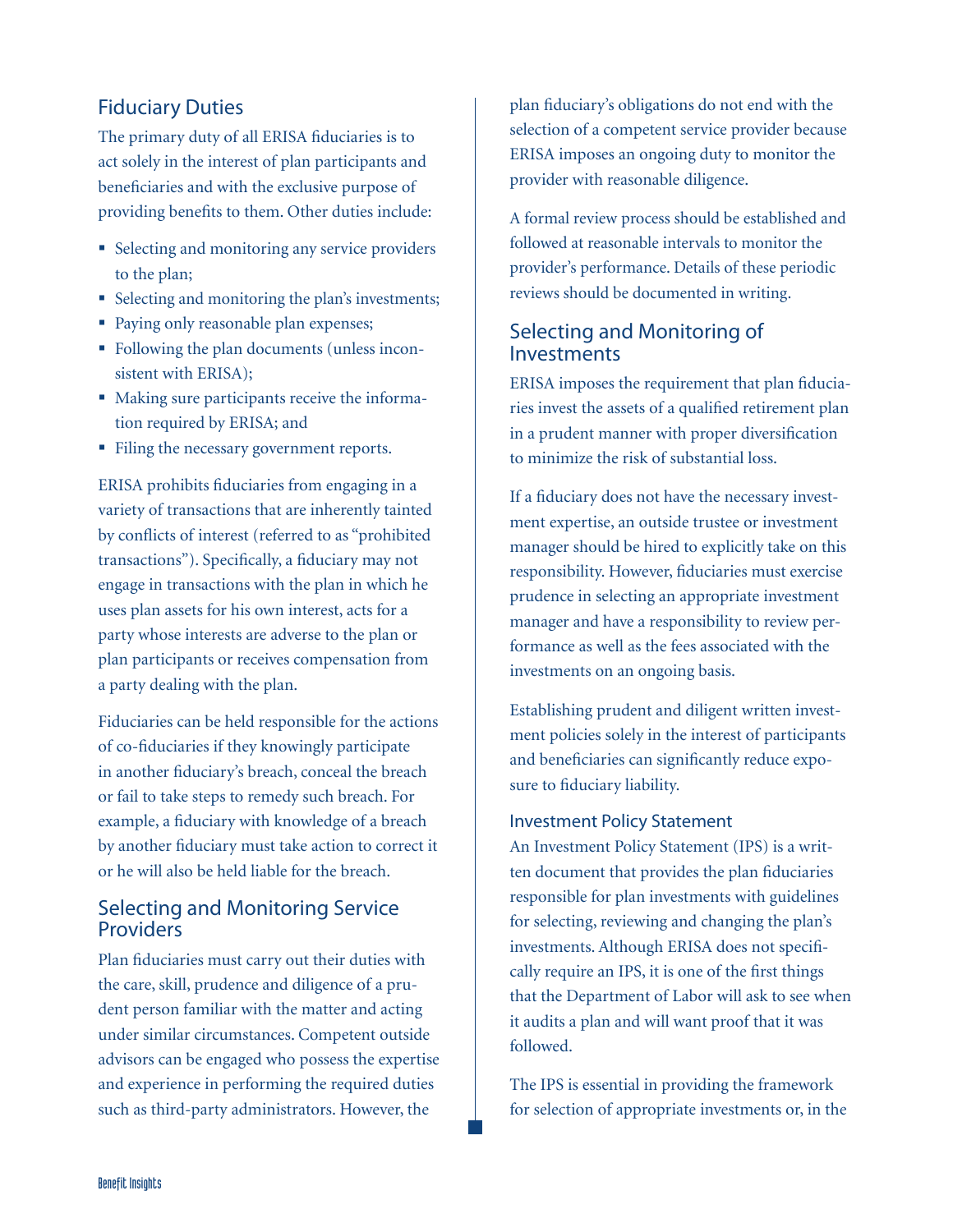case of participant-directed retirement plans, the selection of investment alternatives. It also serves as a yardstick for evaluating and monitoring performance and can provide important documentation that demonstrates the fiduciaries are meeting their fiduciary responsibilities.

Investments (or investment alternatives) should be monitored, at the very least, on an annual basis to ensure that they continue to be appropriate choices. A detailed file, including notes from meetings as well as any reports evaluating investments, will be helpful if a fiduciary ever is required to defend his decisions.

#### Participant Directed Accounts

Under ERISA section 404(c), plan fiduciaries may be relieved of fiduciary liability for investment choices made by participants if the plan satisfies certain requirements.

Many employers are under the misconception that if their plans are designed to comply with ERISA section 404(c) safe harbor requirements, they have no fiduciary liability. Unfortunately, this is not the case since the plan fiduciaries are still liable for selecting and monitoring the investment alternatives that are made available under the plan.

Poor investment performance is not necessarily a breach of fiduciary responsibility. On the other hand, offering participants investment choices that consistently perform well below their peers may be.

#### Paying Reasonable Expenses

Plan expenses can generally be paid from the plan assets as long as they are prudent and reasonable and permitted by the plan document. Since these fees directly affect participants' account balances in defined contribution plans, fiduciaries need to continually monitor plan expenses to ensure that they are reasonable in light of the services provided.

### Plan Administration and Compliance

While plan investments are at the heart of fiduciary responsibilities, in practice plan fiduciaries more often run afoul of ERISA's other administrative and compliance requirements described below.

#### Following the Plan Documents

ERISA requires a qualified plan to have a written plan document. From time to time plan amendments are needed due to legislative changes and should be adopted promptly.

Fiduciaries are responsible for overseeing the administration of the plan. They must understand the provisions defined in the plan document and monitor compliance with those requirements including the following functions:

- Verifying that the plan covers the right employees or does not exclude employees who may be entitled to participate in the plan;
- Depositing and investing employee contributions and loan repayments in a timely manner;
- Paying plan benefits;
- Making plan loans; and
- Ensuring the plan is in compliance with applicable compliance testing.

#### Participant Communications

Fiduciaries must ensure that plan participants and beneficiaries receive adequate information regarding the plan including:

- **Summary Plan Description;**
- **Summary of Material Modifications;**
- Individual benefit statements;
- Summary Annual Report;
- Blackout period notice (if applicable); and
- Automatic enrollment notice (if applicable).

#### Government Reporting

Plan administrators generally are required to file a Form 5500 with the government each year